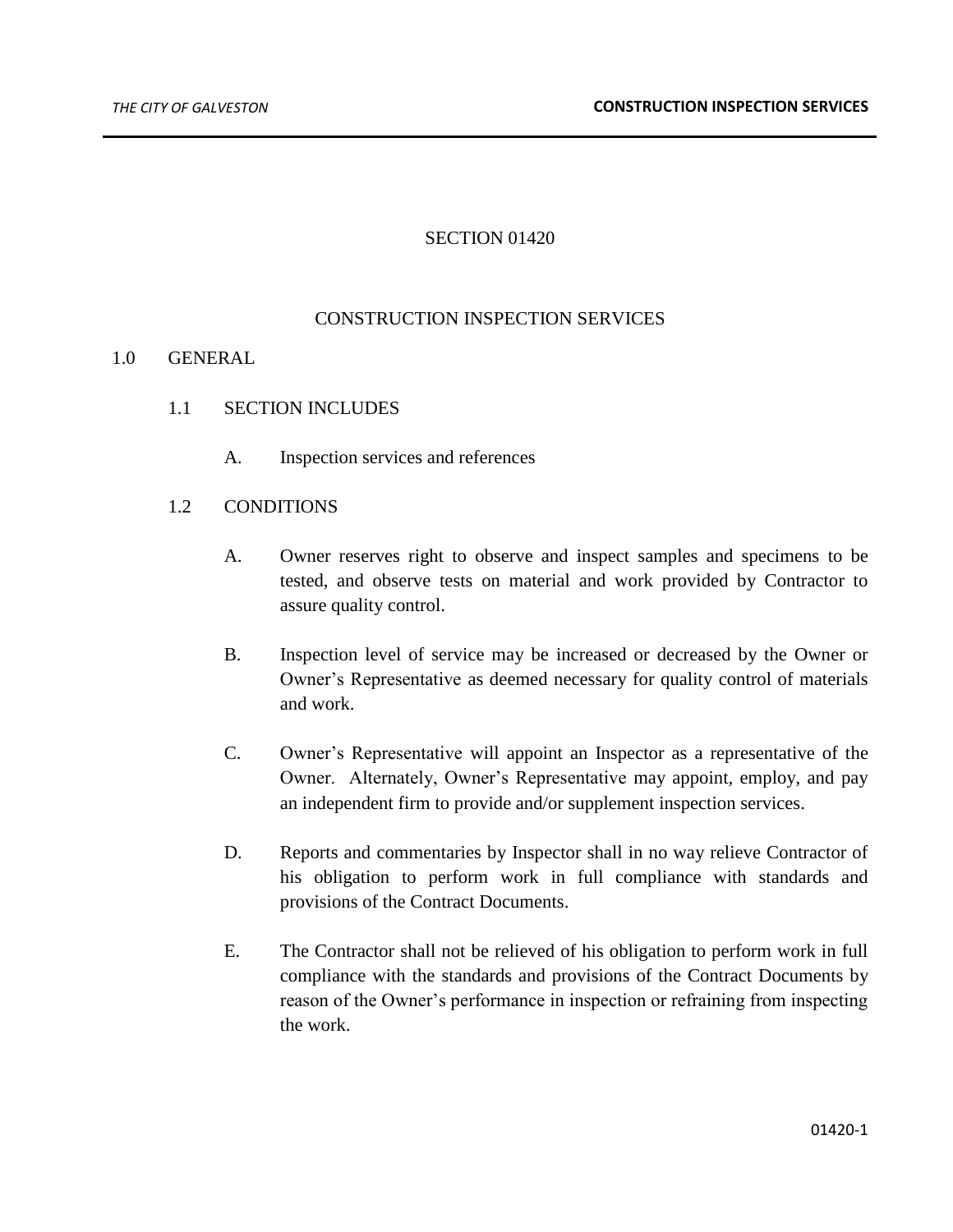F. The Contractor shall not be relieved of his obligation to perform the work safely and with all safety requirements by reason of the owner's performance of inspection or refraining from inspections of the work.

# 1.3 INSPECTORS DUTIES AND LIMITATIONS OF AUTHORITY

- A. Perform inspections, observe tests, and provide other services specified in individual Technical Specifications.
- B. Ascertain Contractor's compliance with specifically named standards of the Contract Documents.
- C. Produce reports to be submitted to Owner, Owner's Representative, and Contractor, indicating observations and compliance or non-compliance with Contract Documents and quantities installed.
- D. Perform additional services as required by Owner.
- E. Inspector is not authorized, without approval of Owner's Representative, to:
	- 1. Revoke, alter, enlarge, or waive requirements of the Contract Documents.
	- 2. Approve or accept any portion of work.
	- 3. Perform any duties of Contractor.
- F. Inspector has the authority to stop work when work is being performed in an unsafe manner or if other issues arise that he deems necessitate stopping work.

## 1.4 CONTRACTOR'S RESPONSIBILITIES

- A. Cooperate with Inspector, provide access to work and to construction and fabrication operations.
- B. Furnish copies of mill test reports for the materials being used on the job when requested by Owner's Representative or Inspector.
	- 1. Mill certificates will be acceptable when it is definite that certified mill test sheets apply to the material being supplied.